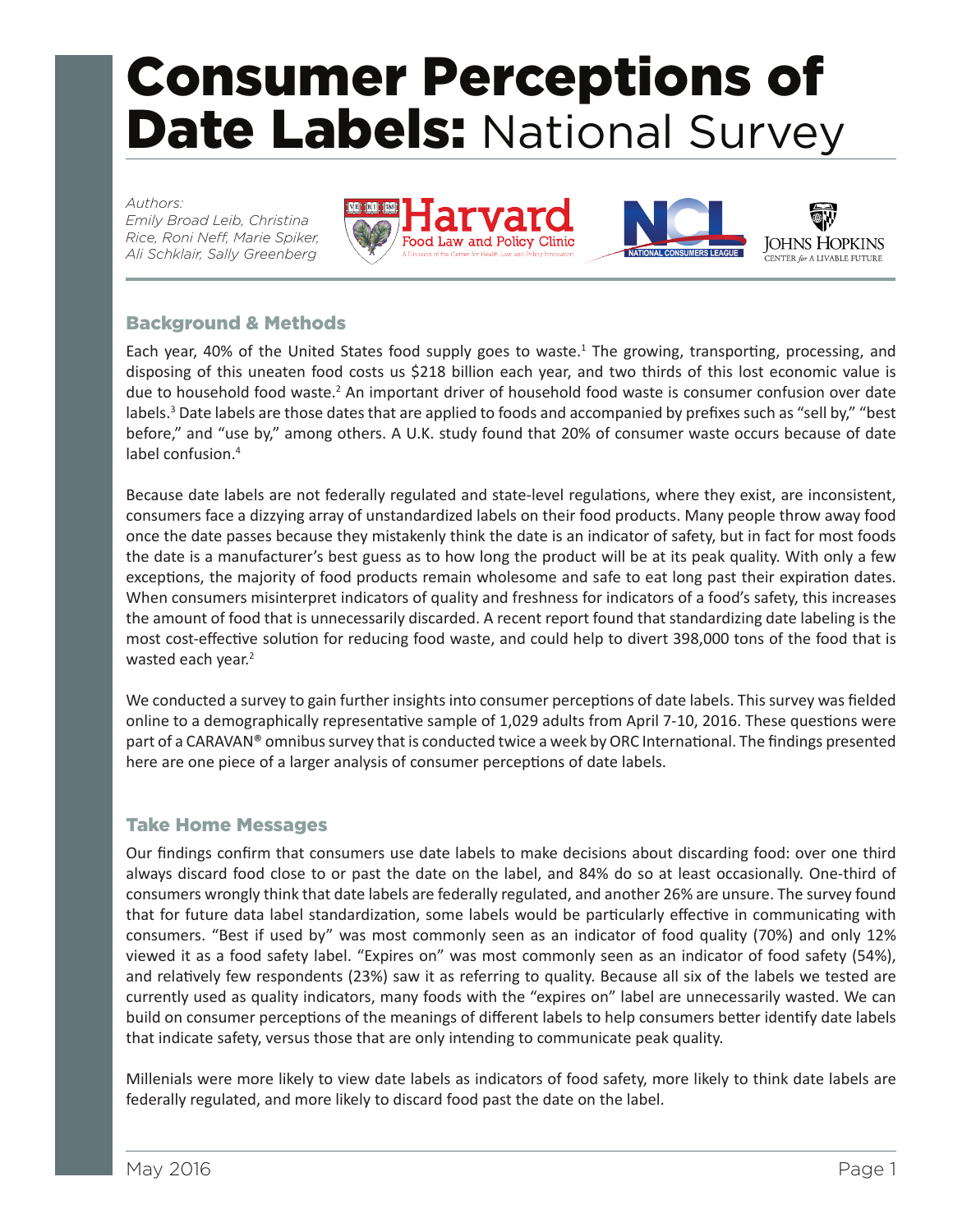## Detailed Findings

#### **Consumers use date labels to make decisions about discarding food.**

Over one third of the population (37%) says they always or usually throw away food because it is close to or past the date that appears on the package. 84% of consumers throw out food based on date labels at least occasionally. Notably, younger consumers (age 18-34) were most likely to discard food based on the date label, while older consumers (65+) were the least likely to do so.



#### **Consumers have misperceptions and uncertainty about what date labels actually mean.**

We examined perceptions of six date labels: "best by," "best if used by," "expires on," "freshest by," "sell by," and "use by." The survey found a striking amount of diversity in interpretation of the meaning of these labels, suggesting a need to standardize labeling and better educate consumers. The labels most commonly perceived as indicators of **food quality** were "best if used by," "best by," and "freshest by," which were perceived as indicators of quality by 70%, 67%, and 62% of consumers, respectively. Both "best if used by" and "best by" were also relatively unlikely to be misperceived as food safety labels. However, "freshest by" was more confusing to consumers, with 9% seeing it as a food safety label and 11% unsure of the meaning. About half the respondents saw "expires on" (54%) as an indicator of **food safety**. Many respondents also saw "use by" (42%) as an indicator of food safety; however, 40% of respondents perceived "use by" as a quality label. The majority of consumers correctly interpreted the "sell by" label as an **indicator to stores** about when to stop selling food (81%). Nonetheless, still 7% saw it as a safety label and 9% as a quality label. Younger consumers (age 18-34) were most likely to view all of these labels as food safety labels, while those aged 65+ were least likely to do so.



#### Consumer confusion over date labels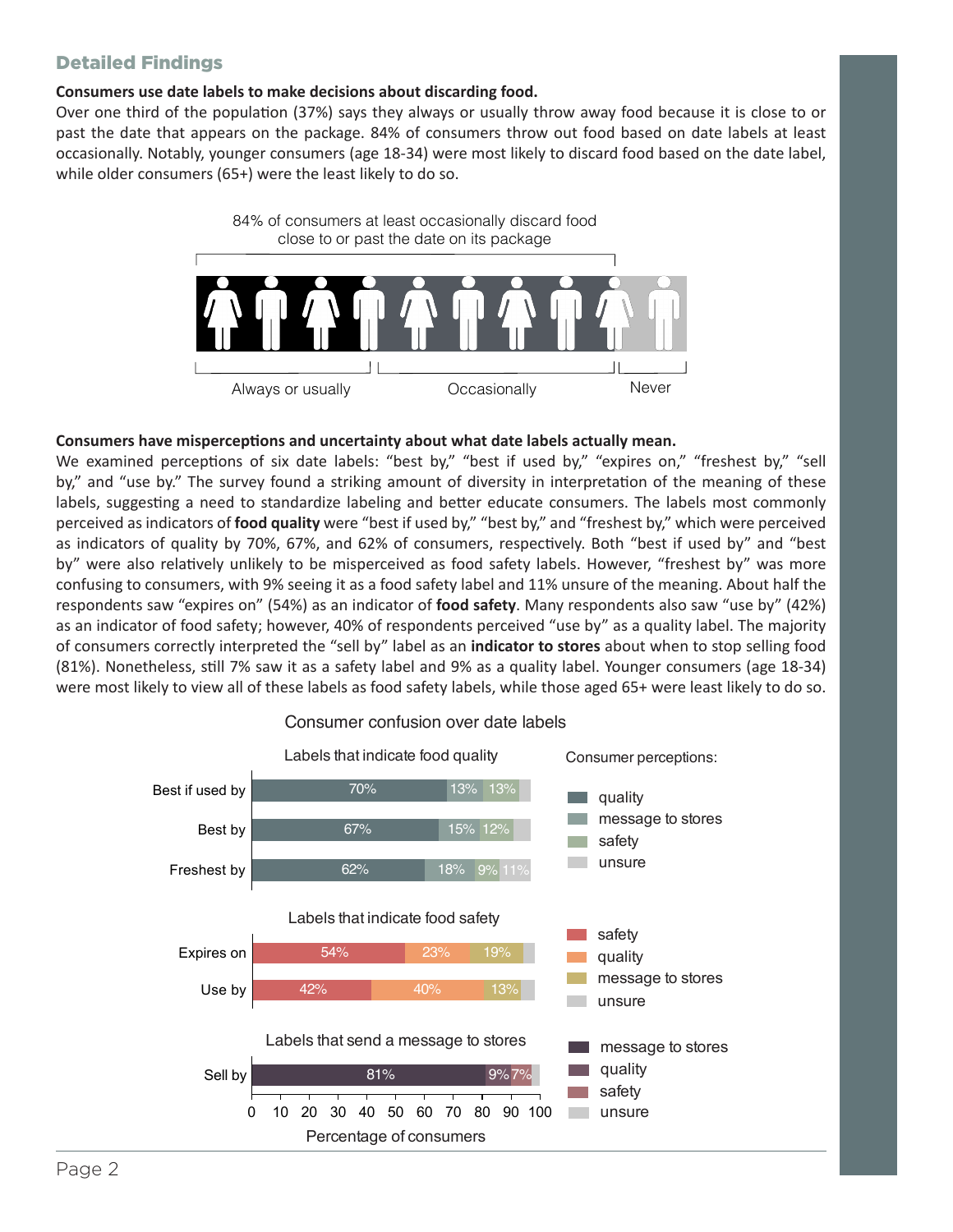#### **One-third of consumers wrongly think that date labels are federally regulated.**

There was considerable uncertainty and misinformation about whether the federal government regulates date labels. 36% of the population wrongly answered that date labels are federally regulated, and 26% were unsure. Only 1% said they are federally regulated only for specific foods, which is technically the correct answer: the only food for which date labels are regulated federally is infant formula; all other foods are regulated at the state level or not at all, depending on the state. Those who were more likely to think that labels are federally regulated included younger consumers (18-34), African Americans, Hispanics, households of three or more, and households with children.



#### **Consumers' willingness to throw away foods past the "use by" date depends on the food.**

Consumers were also asked about their frequency of discarding food based on the "use by" label. We found that they were most cautious about raw chicken, with 50% of all respondents "always" throwing away raw chicken past the "use by" date. Consumers were least cautious about unopened canned goods and breakfast cereal. But even for these less perishable foods, 12% and 9% of consumers still reported that they "always" throw away canned goods and breakfast cereal, respectively, past the "use by" date. For those foods most likely to cause concern, consumer perceptions of the "use by" label may translate into large amounts of food wasted: raw chicken, pasteurized milk, and deli meats were thrown away "always" or "most of the time" by 69%, 59%, and 61% of consumers, respectively. Of those products, only deli meat has been shown to increase in risk after the date.<sup>5</sup>

Younger consumers (18-34) were more likely to "always" discard foods past the "use by" date. This was true for all foods except raw chicken and prepared foods, for which rates of discarding past the date were uniformly high across age groups. Households with children were more likely than households with no children to discard multiple foods. Household income did not affect willingness to throw away food past the date, by and large, but the lowest income category (less than \$35k/year) was more likely to "never" discard raw chicken and deli meats – more expensive items – past the "use by" date.



#### How often do consumers report discarding foods that have passed the "use by" date?